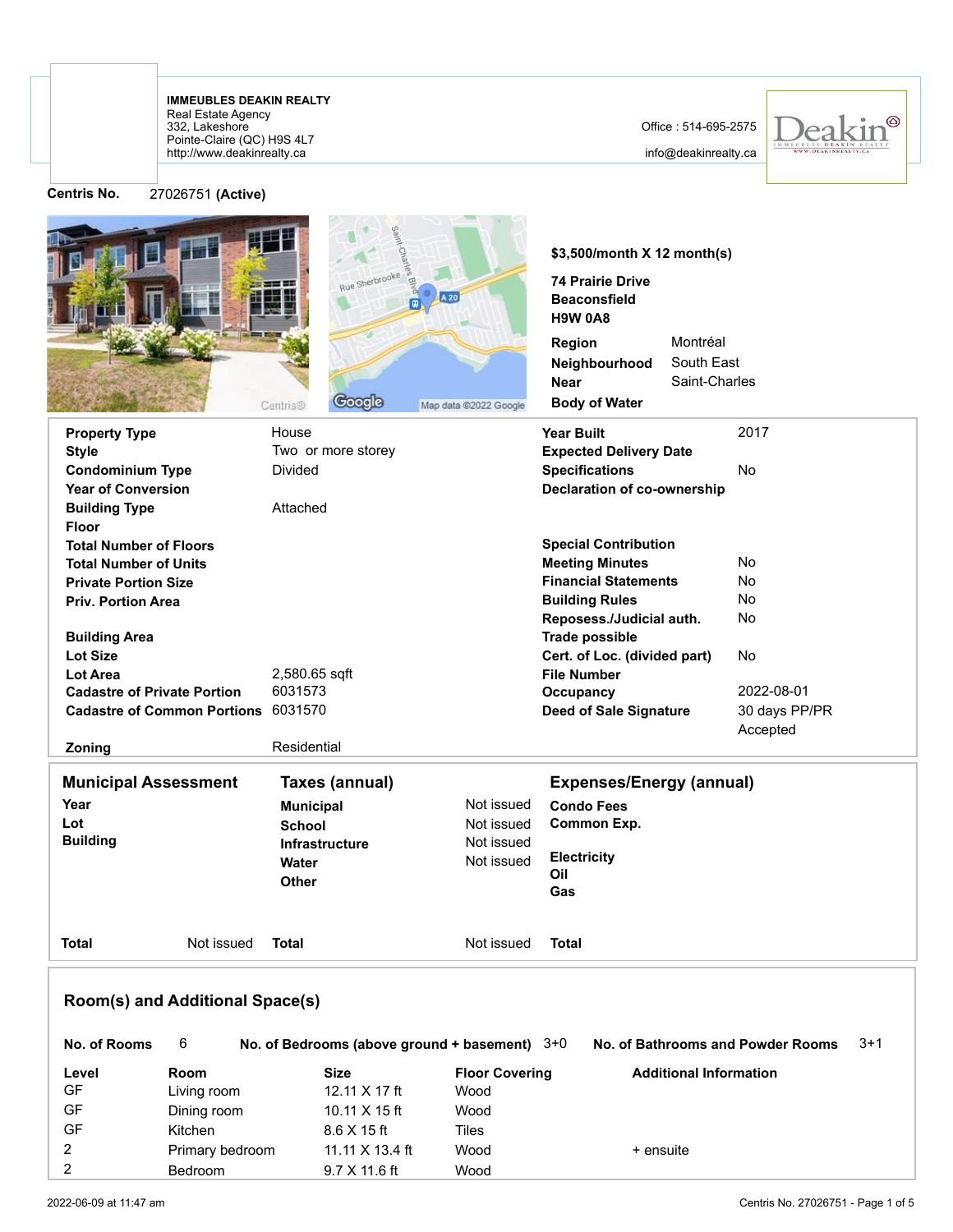| 2                                                                                                                                                                          | Bedroom  |                              | $9.6$ X 11.6 ft                                                   | Wood |                                                                                                                 |                                                                                                                                      |  |  |  |  |
|----------------------------------------------------------------------------------------------------------------------------------------------------------------------------|----------|------------------------------|-------------------------------------------------------------------|------|-----------------------------------------------------------------------------------------------------------------|--------------------------------------------------------------------------------------------------------------------------------------|--|--|--|--|
| BA1                                                                                                                                                                        | Playroom |                              | 18.11 X 12.10 ft                                                  | Wood |                                                                                                                 |                                                                                                                                      |  |  |  |  |
| <b>Additional Space</b><br>Garage                                                                                                                                          |          | <b>Size</b><br>20 X 20 ft    | <b>Cadastre/Unit number</b>                                       |      |                                                                                                                 | <b>Description of Rights</b>                                                                                                         |  |  |  |  |
| <b>Features</b>                                                                                                                                                            |          |                              |                                                                   |      |                                                                                                                 |                                                                                                                                      |  |  |  |  |
| <b>Sewage System</b><br><b>Water Supply</b><br>Siding<br><b>Windows</b>                                                                                                    |          | Municipality<br>Municipality |                                                                   |      | <b>Rented Equip. (monthly)</b><br><b>Renovations</b><br>Pool<br>Cadastre - Parkg (incl. pr                      |                                                                                                                                      |  |  |  |  |
| <b>Window Type</b><br><b>Energy/Heating</b><br><b>Heating System</b><br><b>Basement</b><br><b>Bathroom</b><br><b>Washer/Dryer (installation)</b><br><b>Fireplace-Stove</b> |          | Electricity<br>Forced air    |                                                                   |      | Cadastre - Parkg (excl. pr<br>Parkg (total)<br><b>Driveway</b><br>Garage<br>Carport<br>Lot<br><b>Topography</b> | Garage (2)<br>Built-in, Double width or more                                                                                         |  |  |  |  |
| <b>Kitchen Cabinets</b><br><b>Restrictions/Permissions</b><br><b>Equipment/Services</b>                                                                                    |          | pump                         | Air exchange system, Electric<br>garage door opener, Central heat |      | <b>Distinctive Features</b><br>Water (access)<br>View                                                           |                                                                                                                                      |  |  |  |  |
| <b>Building's Distinctive Features</b>                                                                                                                                     |          |                              |                                                                   |      | Proximity                                                                                                       | Bicycle path, Commuter train,<br>Daycare centre, Elementary<br>school, Golf, High school,<br>Highway, Park, Public<br>transportation |  |  |  |  |
| <b>Energy efficiency</b>                                                                                                                                                   |          |                              |                                                                   |      | Roofing                                                                                                         |                                                                                                                                      |  |  |  |  |
| <b>Inclusions</b><br>Stove, fridge, dishwasher, washer, dryer, driveway snow removal, lawn contract, water tax                                                             |          |                              |                                                                   |      |                                                                                                                 |                                                                                                                                      |  |  |  |  |
| <b>Exclusions</b>                                                                                                                                                          |          |                              |                                                                   |      |                                                                                                                 |                                                                                                                                      |  |  |  |  |
| Hydro, telephone, television, Internet, tenant's insurance. Tenants will pay for minor repairs costing less than \$100.                                                    |          |                              |                                                                   |      |                                                                                                                 |                                                                                                                                      |  |  |  |  |
| <b>Broker - Remarks</b>                                                                                                                                                    |          |                              |                                                                   |      |                                                                                                                 |                                                                                                                                      |  |  |  |  |
| Top quality townhouse built in 2018 by respected local builder Jean Houde. Appliances and custom blinds are included.<br>Available August 1.                               |          |                              |                                                                   |      |                                                                                                                 |                                                                                                                                      |  |  |  |  |
| <b>Addendum</b>                                                                                                                                                            |          |                              |                                                                   |      |                                                                                                                 |                                                                                                                                      |  |  |  |  |
| This 3 bedroom south-facing townhouse boasts high ceilings and an open concept main floor.                                                                                 |          |                              |                                                                   |      |                                                                                                                 |                                                                                                                                      |  |  |  |  |
| Separate entry/vestibule open to large bright living room, main floor powder room with laundry, bright dining area open to<br>kitchen.                                     |          |                              |                                                                   |      |                                                                                                                 |                                                                                                                                      |  |  |  |  |
| Kitchen has lots of cupboard and counter space, large island, top quality appliances, patio doors to large concrete deck with<br>privacy planters.                         |          |                              |                                                                   |      |                                                                                                                 |                                                                                                                                      |  |  |  |  |
| Second floor with master bedroom, elegant ensuite bathroom with shower and bath.                                                                                           |          |                              |                                                                   |      |                                                                                                                 |                                                                                                                                      |  |  |  |  |
| 2 more bedrooms and fammily bath.                                                                                                                                          |          |                              |                                                                   |      |                                                                                                                 |                                                                                                                                      |  |  |  |  |
| Finished basement level with large playroom, full bath, storage closet and door to the underground 2-car garage.                                                           |          |                              |                                                                   |      |                                                                                                                 |                                                                                                                                      |  |  |  |  |
| No<br><b>Seller's Declaration</b>                                                                                                                                          |          |                              |                                                                   |      |                                                                                                                 |                                                                                                                                      |  |  |  |  |
| <b>Source</b>                                                                                                                                                              |          |                              |                                                                   |      |                                                                                                                 |                                                                                                                                      |  |  |  |  |

IMMEUBLES DEAKIN REALTY, Real Estate Agency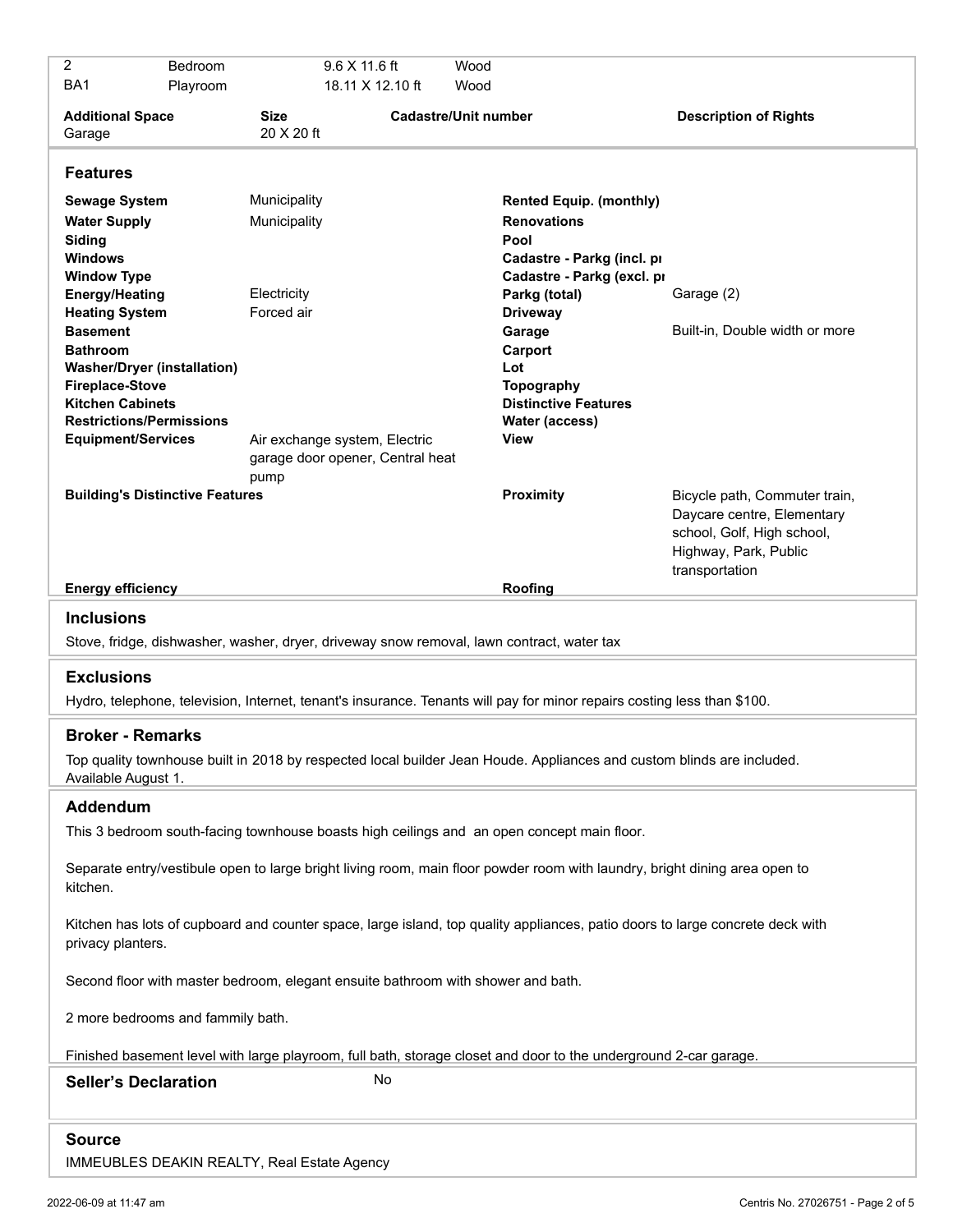

**Exterior Exterior**













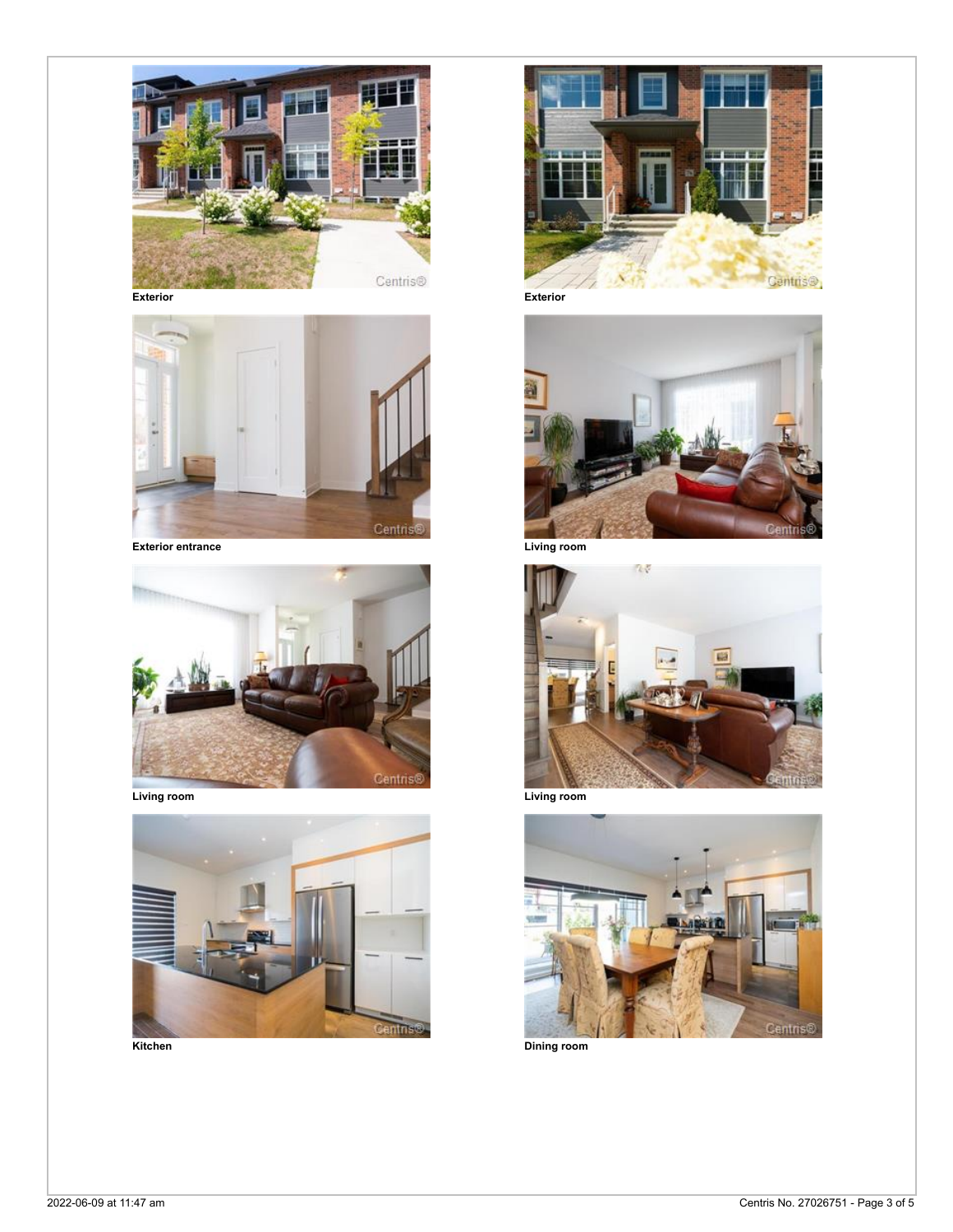